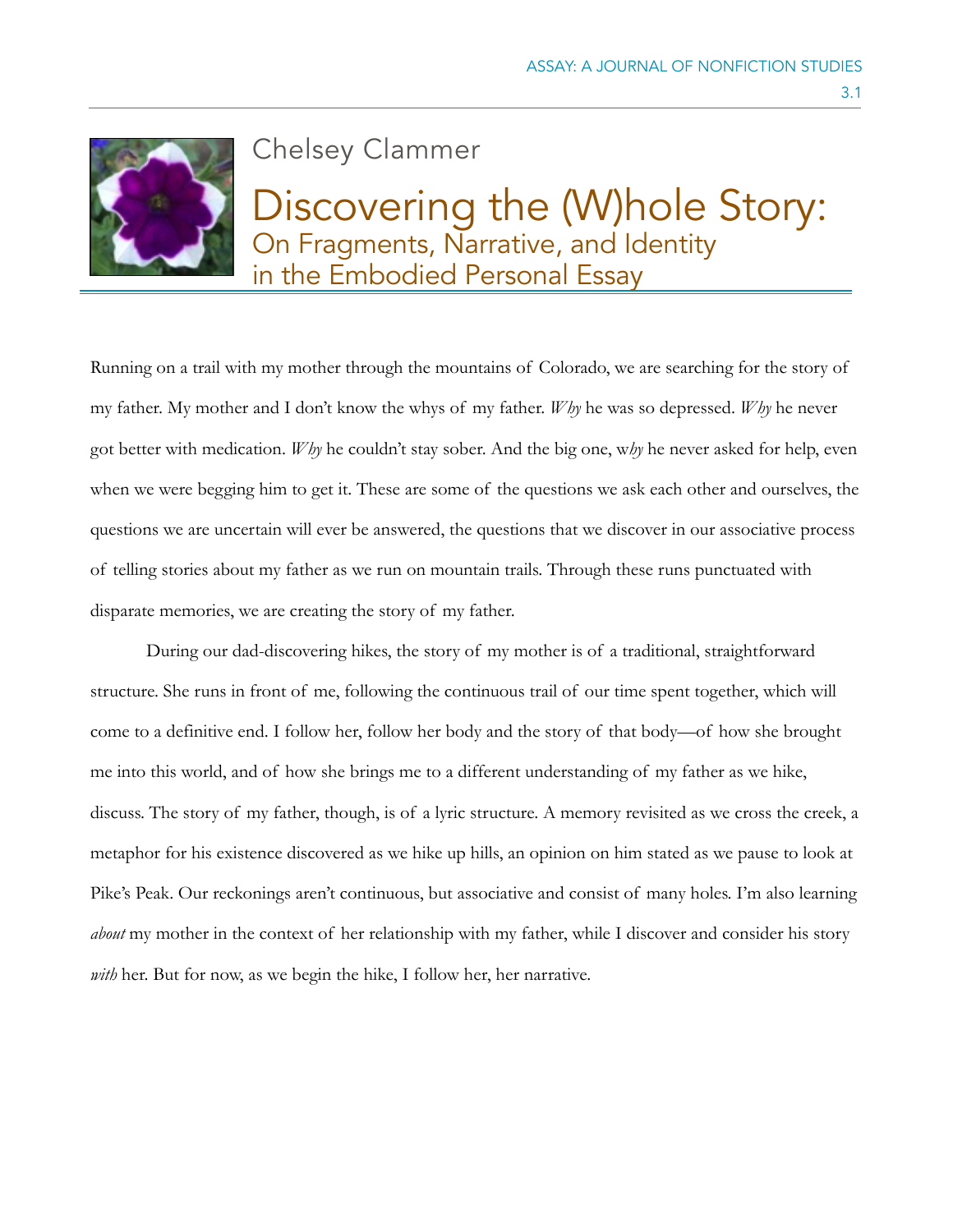In her memoir, *The Other Side*, Lacy Johnson questions what, exactly, is the story of how her boyfriend kidnapped, raped, and tried to kill her. Johnson writes:

 $\overline{\phantom{a}}$ 

There's the story I have, and the story he has, and there is a story the police have in Evidence. There's the story the journalist wrote for the paper. There's the story The Female Officer filed in her report; her story is not my story. There's the story he must have told his mother when he called her on the phone; there's the story she must have told herself. There's the story you'll have after you put down this book. It's an endless network of stories. This story tells me who I am. It gives me meaning. And I want to mean something so badly. (183)

In Johnson's work, as is true for all written work and even life, the ways in which a story is told develops its meaning. After all, meaning is created by the reader's impression and understanding of the story, by her reading experience. If a writer decides to tell her story within a traditional structure, such as a straightforward chronology going from point A to B, then the reader will discover meaning through the narrative's lead by following the story. In the lyric essay, however, the reader discovers meaning by taking the leaps in thought that the narrator challenges her to take. The reader is still following the narrator, but it's a different type of following. It's about association, juxtaposition, and making the connections the narrator hints at. It's about following the story that's not on the page, and reading a language that can't necessarily be seen.

Through implication and subtext, the lyric essay nudges the reader around many different topics and craft techniques in order to tell a larger story. Where the lyric essay is a type of exploration that leads up to an ending that isn't necessarily the end of the story, a linear narrative moves the reader directly through beginning, middle, and end. Along the way, the reader picks up information and details that accumulate to

 $\overline{\phantom{a}}$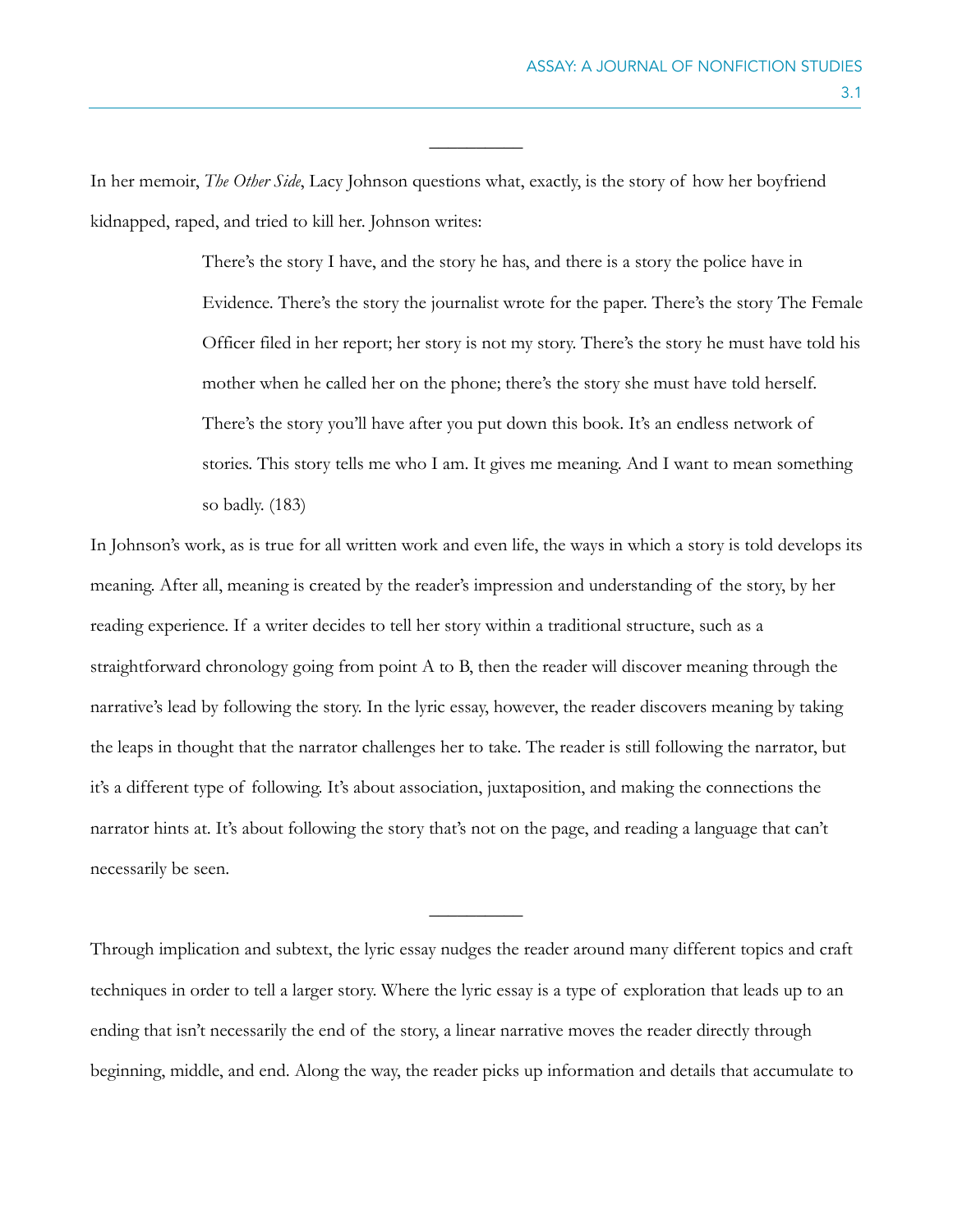present a complete story. In Brenda Miller's essay "Body Language," for example, it is through the narrator's own linear process of telling a chronological story of her body that she reveals what elements her body's narrative consists of—grief, failures, unexpected outcomes, and, ultimately, understanding.

"Body Language" starts with a description of a book Miller and her friends were obsessed with in college. Her opening line immediately pulls in and orients the reader to a certain time and place. She begins, "For a brief time, when I was in college at Berkeley, *Body Language* was all the rage. My roommates and I passed around the dog-eared copy of the popular book by Julius Fast, thumbing through it with a fervor decidedly lacking in the rest of our studies" (3). Here, a scene is established; the characters, theme, subject matter, and setting are given to us immediately. In a sense, the narrative is born. Similar to how her friends were initially interested in reading body language and excited about its possibilities, the opening to Miller's essay is also an introduction to the possibilities of how the story will be read—as a progression of experiences and scenes. "For a brief time" signals to the reader a starting point and implies that something will come after it—that the body and this essay are just beginning their forward narrative movement.

Miller continues to describe how during that time they were all "sprawled on the tweedy chairs in the parlor," and how they would analyze each other's body language, every "tilt of the head, each wave of the hand" — how they gave away "either boredom or sexual excitement" depending on the positions of their bodies (3). In other words, they were reading meaning in their physical selves. This is where the narratives of their bodies begin to accumulate meaning—like the essay itself—as it moves the reader forward. Continuing to create a sense of linear time, Miller states, "Several years later—post-college and still searching for an apt livelihood—I enrolled in massage school and learned a new type of body language" (4). With "Several years later," Miller confirms the trajectory of the narrative arc, and guides the reader through the next scenes of learning massage therapy. Ultimately, the way in which Miller has come to understand her body is the same structure she uses to invite the reader to understand her story.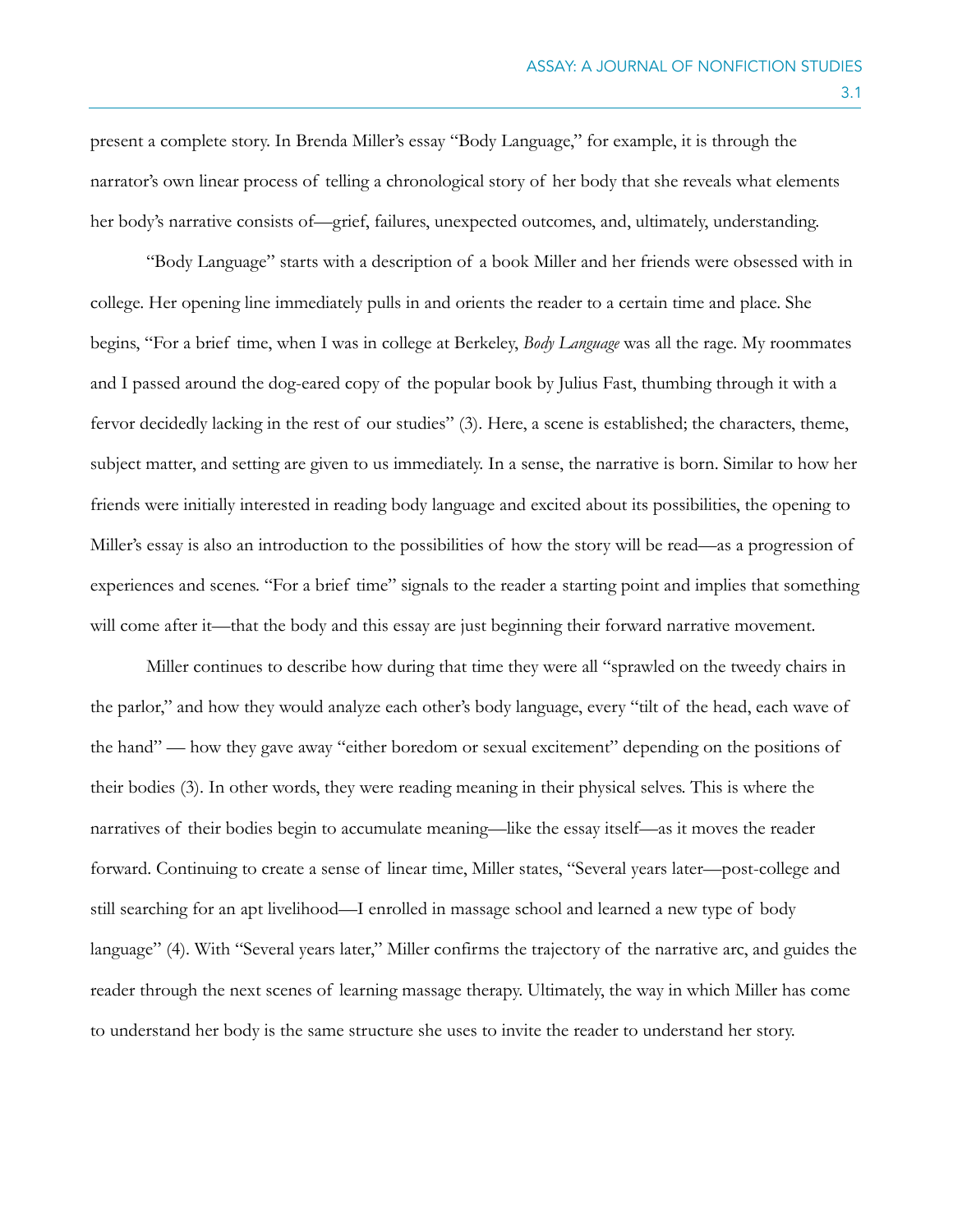One example of how Miller's content creates form is the scene in which her massage therapy teacher touches Miller's stomach to show the class different techniques and aspects of their profession. When her teacher places a palm "with deadly accuracy, over the scar left from two miscarriages I'd suffered when I was twenty years old," and makes the comment that the way in which Miller's body responded to the touch reveals that something was dampening her emotional life, it is in this moment that the narrator allows the reader to fully understand the complicated facets of her story—the backstory of her body, in essence.

She explains to the reader, "I felt the ache in my lower back—a dull pain, I realized then, had needled me for years….These pregnancies had torn me apart, bodily and emotionally, but after a few months and a little counseling I'd convinced myself I'd gotten over it. Now,"—and here's a shift, a moment when she moves through her different past selves seamlessly, it's a transfer in thought, but not in narration, not a disruption but a continual trajectory of experience—"…I placed one hand on my belly and kept it there, regarding my body with a strange mix of curiosity, anger, and dismay" (5-6). Structuring the backstory in this way, Miller brings more of her life experience—and even more complexities of her body—into the scene, which helps to propel the story forward towards its conclusion of how her body has and always will speak. Although she's momentarily moving backward in time, the theme and meaning of the essay moves forward with this flash of a flashback—the body remembers, the essay digresses, the narrative grows with meaning which fuels the story forward. Miller is able to do this without breaking the pace or flow of the story, because she does so in a very subtle way. Which is to say four specific words lead the essay back to the scene she was in pre-backstory. First, she says "I realized then." This phrase indicates a continuum in experience. Something happened, she realized it, and "Now" (the fourth specific word) her understanding of her body shifts, and the actual narrative and structure of "Body Language" mirrors this.

But narrative is not her only tool to create structure. Miller also uses reflection as a way to transition between different events and scenes. Consider this section: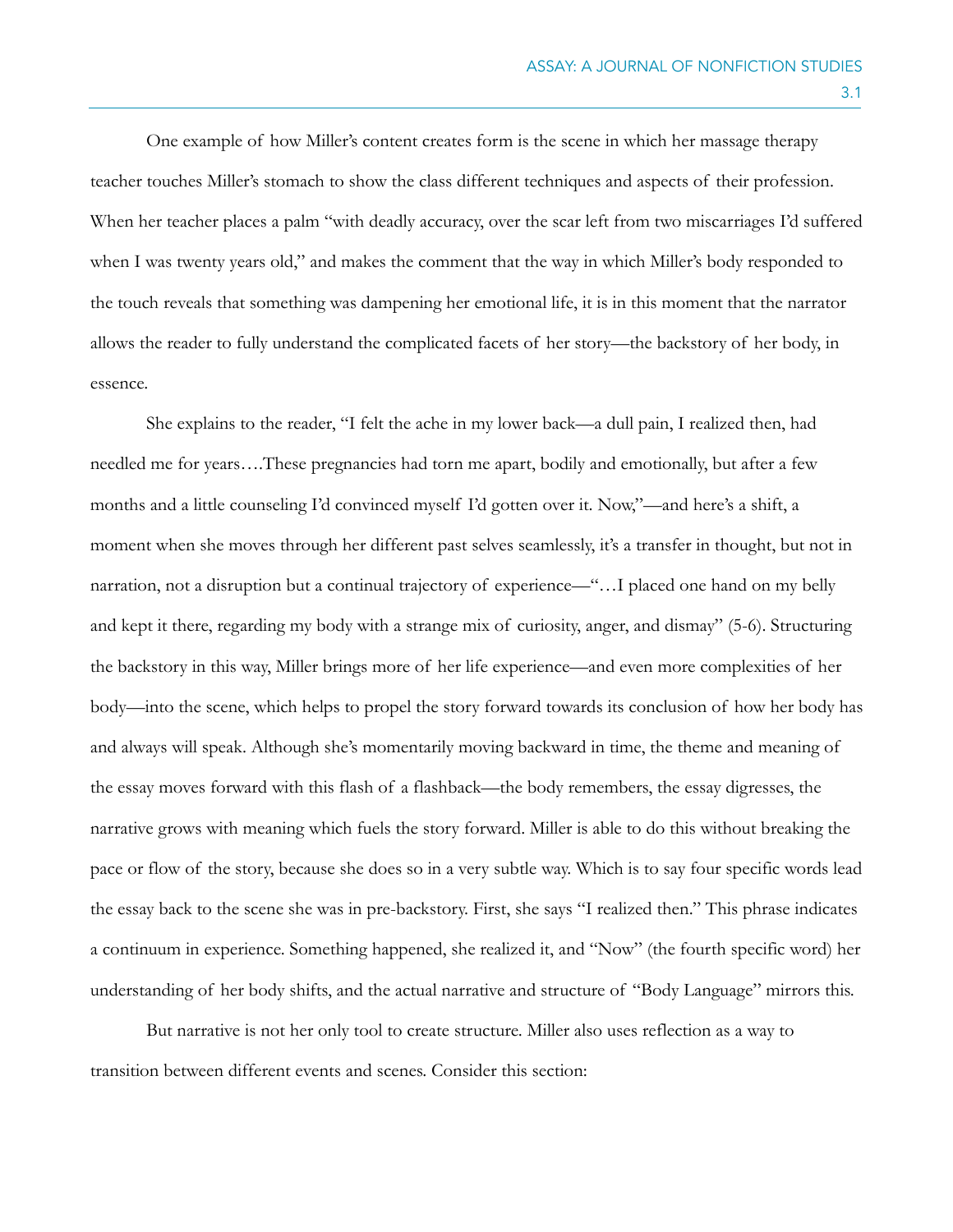For weeks, we gazed at each other with frank assessment, taking in all the cues that now, once revealed, would clarify all our efforts at communication. And communication, for us earnest, young college students, meant everything—*everything!* We craved truth in all its various forms, and while we knew we could dissemble easily enough with language, the body always gives us away. Perhaps that's why we latched on to this fleshy lexicon in the first place, knowing our spoken words served as paltry vehicles for all the truths we longed to express. We stayed up late in the night, burning candles and incense, and watched our bodies offer hints from our pasts or clues to our murky futures. (Miller 3-4)

Here, after identifying the place, time, and characters in this story of her life, Miller then allows herself to not just look back at, but to also analyze and interpret those past events *and* she does so at no sacrifice to the story's flow. Miller does this throughout the essay with phrases such as "though it all seems rather pedestrian now" (3) and "this could only last so long" (4) that indicate to the reader this narrator has an understanding of and is processing the past. We are learning *about* her history, not discovering it with her. Miller's narrative doesn't provide space for the reader to create her own connections between body and language, because she has already created those connections and is presenting them. Rather than enticing the reader to figure out how our bodies speak for our emotional selves, Miller teaches and explains this, guides the reader through the meaning and concepts in her essay—her body, basically.

Along with how Miller keeps the story flowing forward with small transitional words ("Now," "Sometimes," "I remembered," "each time," and "often"), she has written the story of her body through its own transitions—discovery, learning, practicing, fluency, re-discovery. In the beginning, Miller discovers the existence of body language with her college friends as they "gleefully lit into this language like children with secret decoder rings" (3). Then, Miller commits herself to learning the language of her body as she takes massage therapy classes and begins to fully learn how to "read the body the way one learns to read music, a language of esoteric notation decipherable only to those with talent and proper training" (5).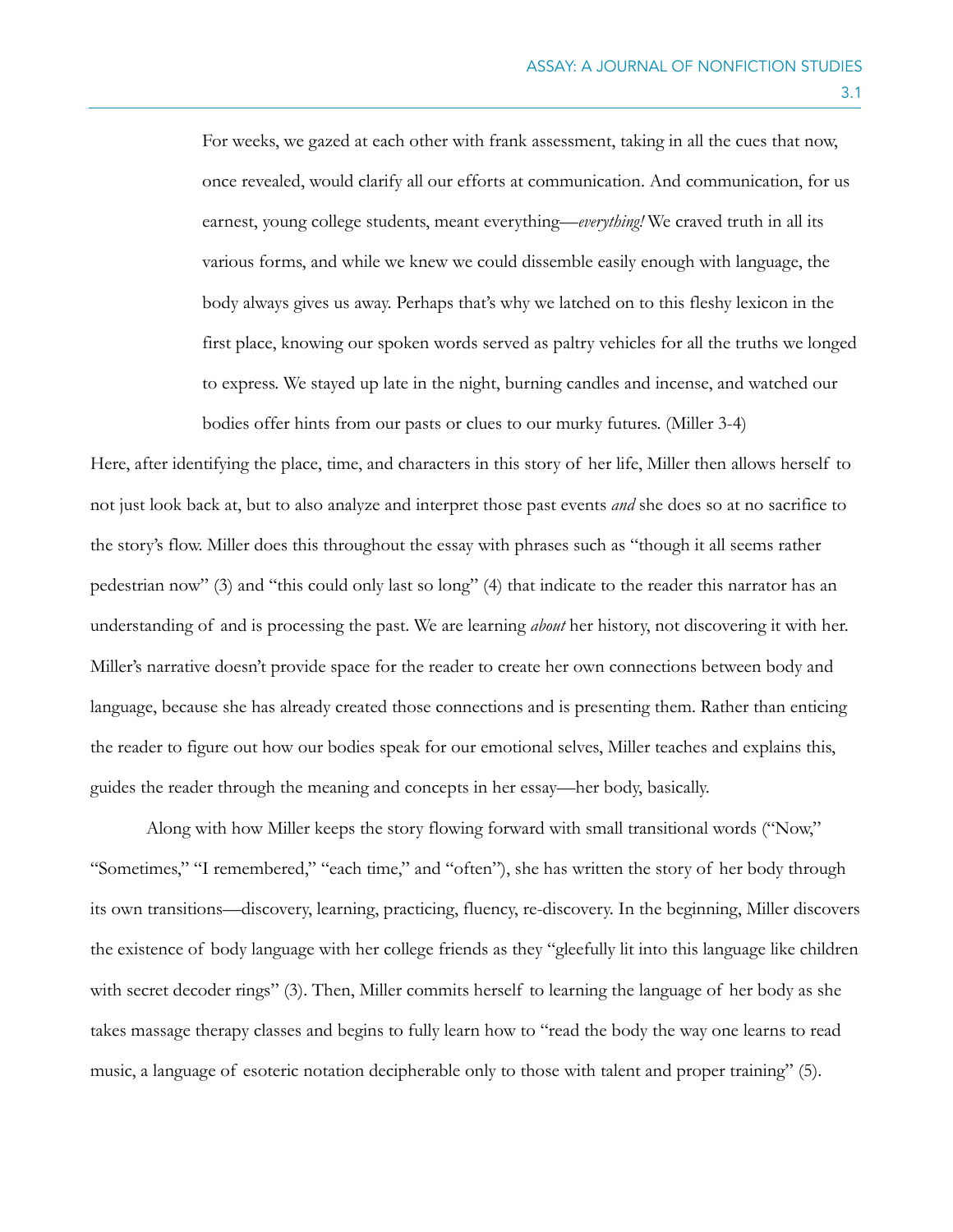From here, Miller's understanding of body language grows in her class as her and her peers "practiced these moves on each other" (7). Then, Miller takes ownership of body language as she graduates and gets her own clients, "each with its own difficult history, its puzzle of a heart" (7). Finally, the trajectory of this narrative arc brings Miller to discovering a new language—writing. She explains how she gave up massage therapy in order to become a writer—"a work no less tiring, really, and requiring the same inclination to listen with a hand pressed to the holy bone, to hear the thrum of the body and all it longs to tell" (8). The essay contains a sense of progression and tension built through a traditionally-structured story—from beginning to middle to end—in order to convey how the history of her hands and body has grown through her responses to and experiences in the world, ultimately connecting to the ways in which Miller is now a writer.

All of this creates a narrative arc that guides the reader through the story. Like a runner on a path, the reader follows the narrative's lead. In this sort of linear narrative essay, the reader knows that the author is going to bring her to an end. In fact, the main point of this type of essay is to reach that end where something changes or is revealed—that place where the reader can sense some semblance of closure. How the reader gets there doesn't fully matter. It's like running a marathon: they aren't pretty and they sure are painful, but all of it is to reach that glorious finish. Miller's narrative arc leads the reader to the reward of knowing the outcome of the story line, to see in what ways her body has learned to speak and how she has learned to listen.

I'm still following my mother on the actual, visible trail—not eroded, corroded, washed away or broken up in untraversable chunks. Her story has a clear, chronological narrative arc—one that keeps her moving forward, even as she speaks of the past, which she is about to do.

 $\overline{\phantom{a}}$ 

"What was he like when you first met him?"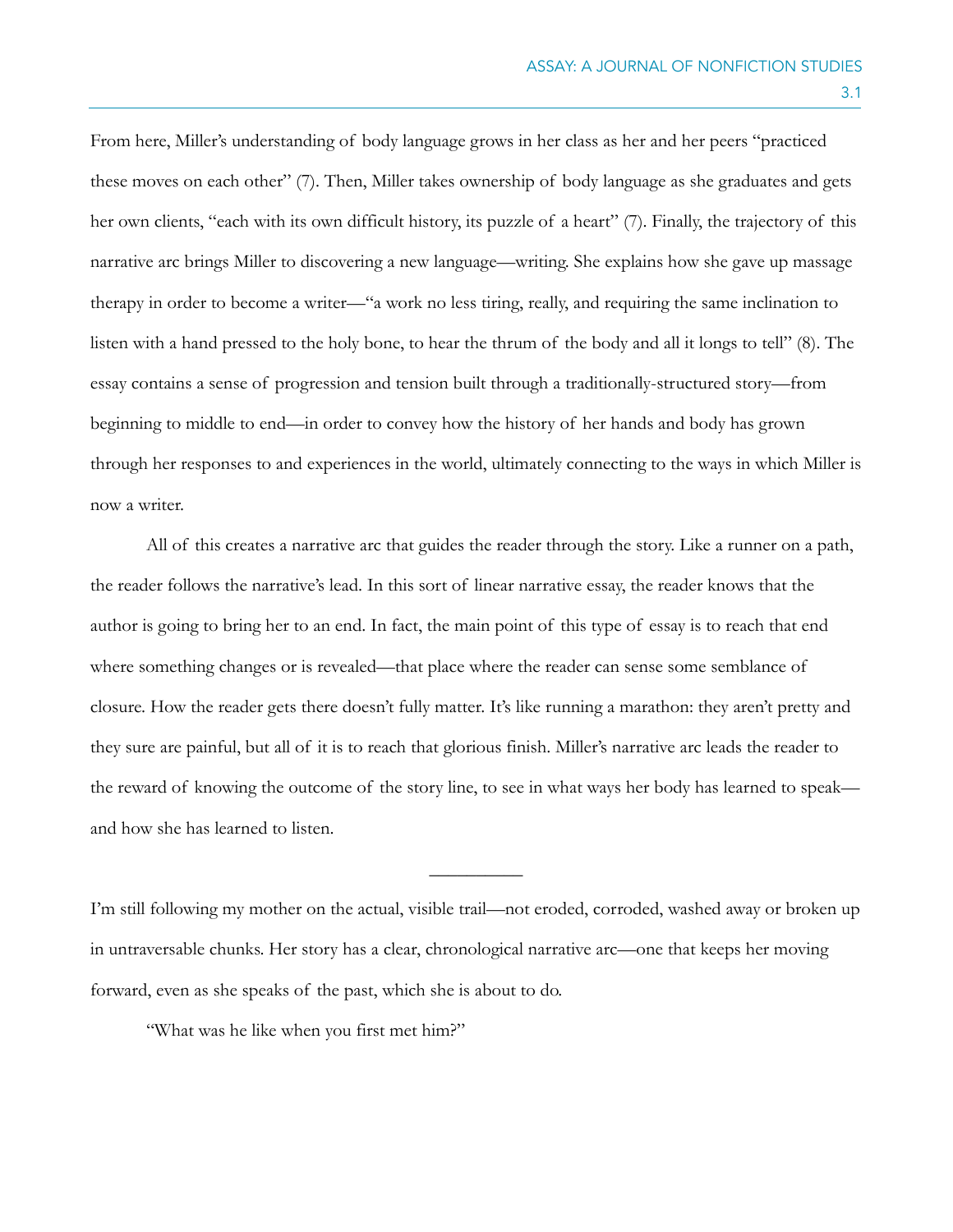"Your father? Oh, my God, Chelsey. He was *so* funny." My mother's short but strong legs pump her up and down hills as we pad our way over ridges, and zigzag down the switchbacks of Barr Trail. We've ran on this trail together many times before, have had similar conversations about my father many times before these trails, too. Our bodies know how to follow the path, though our minds are still trying to learn and understand the different elements and fragments of my father's life. Her stories of his sense of humor, his wry way with the world, and quick wit bring him a bit more to life for me. "He joked his way out of speeding ticket once. Watch your ankles!" she calls as we hit a section of uneven rocks. "He knew how to make people laugh, and not with dumb things, but he was smart and used what he knew of people and the world to just crack everyone up! Don't you just remember laughing with him in Wyoming?" She turns the top half of her body around to look at me, her feet still propelling her forward, taking charge of where we're going.

She's talking about when I was younger. And yes, I do. I was born in Laramie, and all that I can recollect of that time is a lot of snow and a lot of laughing. We scramble up some brutal hills, stopping our conversation momentarily. As we get back on the main path, my body continues—as it always has—to follow my mother's form, her stories.

"Once he got sober, your father told his own dad that he wouldn't let him see his granddaughters until he stopped drinking. Your father didn't want you girls to have to be around a bunch of drunks."

More hills. More switchbacks. We continue to weave our way around this forested area, looking up when we can to see a brilliant blue sky.

"Something happened when he was a kid. They were all in the car and his dad got in a wreck. And then soon afterwards they moved, and your dad said grandpa just wasn't the same after that."

"What does that mean?" I ask as we reach a clearing through the pine trees, our rocky trail turning into soft sand for a few strides.

"I guess that he just, I don't know, was less dad-like after that."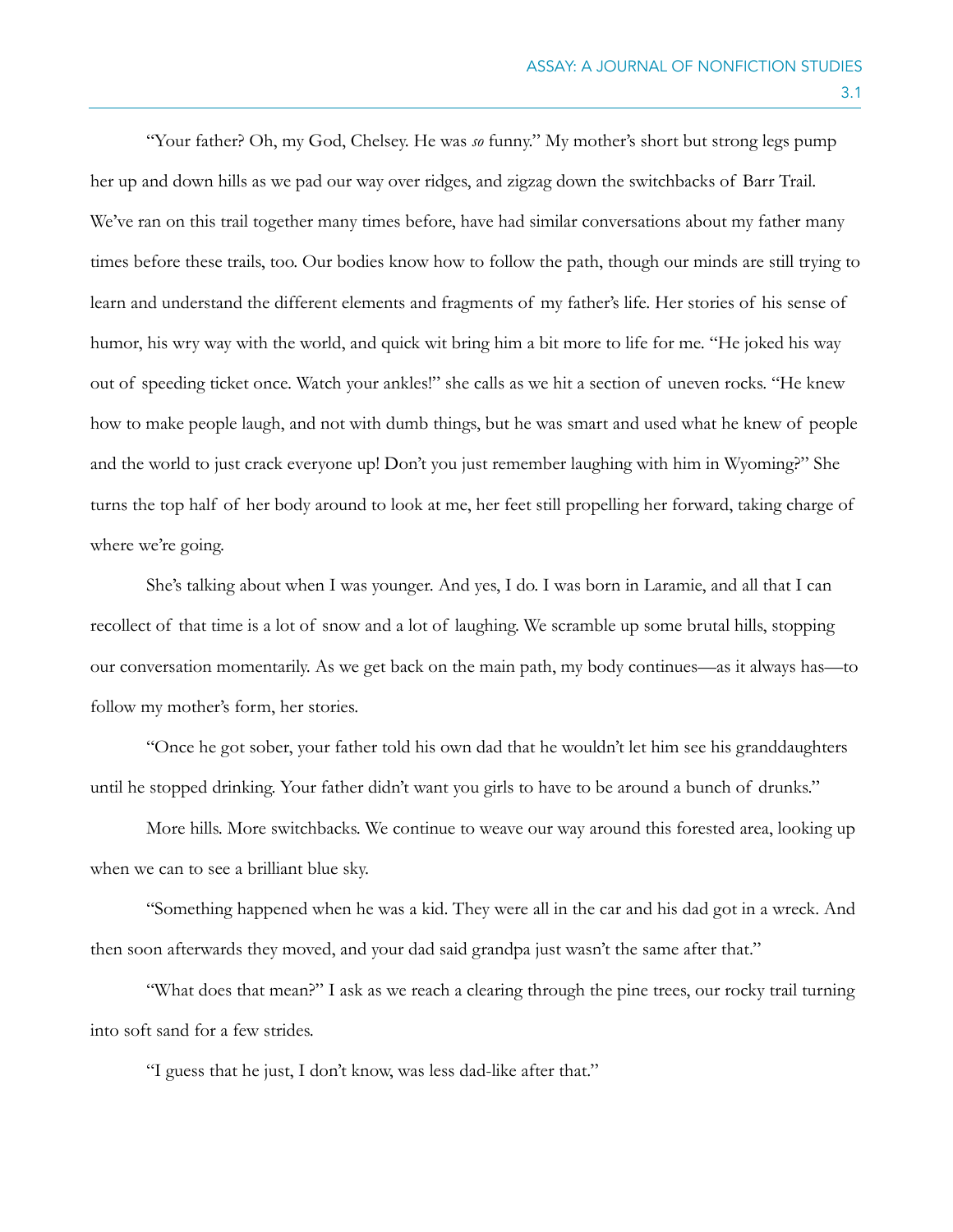I know exactly what she means—how the narrative of a life he created through work and family eventually crumbled with depression and alcoholism. How my dad became less of what I had known him to be as he retreated to suicidality. How eventually I came to experience my father only through fragments, nothing solid, no set trajectory of who he was or would become, then end. Not everything can be understood as the straight movement from Point A to Point B. There are times we must construct structures that more clearly mimic a life, an experience.

 $\overline{\phantom{a}}$ 

Through an essay, whether traditional or lyric, we see that there is something worth questioning, worth discovering. A traditional essay writer will lead us through that discovery process, the movement of a writer's mind on the page. What happens when we take out the narrative arc from our expectations of a nonfiction piece? What happens when I take out the linear storyline of me following my mother on a trail? We're left with different moments of my father—images, memories, facts, the language we use to try to create him. Without a narrative arc, we are left with imagery, metaphor, punctuation, and essentially just the words we choose to use in order to relate a story. Judith Kitchen explains how a lyric essay is "the mind at work, spinning something that, in the end, is pure sensibility" (119). A lyric essay is its own discovery process, where the reader has to engage with the text in order to discover its possible meaning. This, perhaps, at its heart is the difference between a traditional essay and a lyric essay, the expectation of the reader (or the writer) to create or discover meaning in disparate moments, experiences, or ideas. Connecting details and hints at different statements, and reading the story that is told through subtext and white space, the reader becomes an active participant in the lyric essay—another person who's yearning to discover, to understand. Because sometimes we don't know how to get to the meaning. Sometimes we don't know the story. Sometimes, an experience can be so complicated, so intricate, so hard to understand, that it can't be related in any sort of chronological, uninterrupted way—like the body and its traumas and all of those significant moments that combine to constitute who we are. Grief and celebration, love and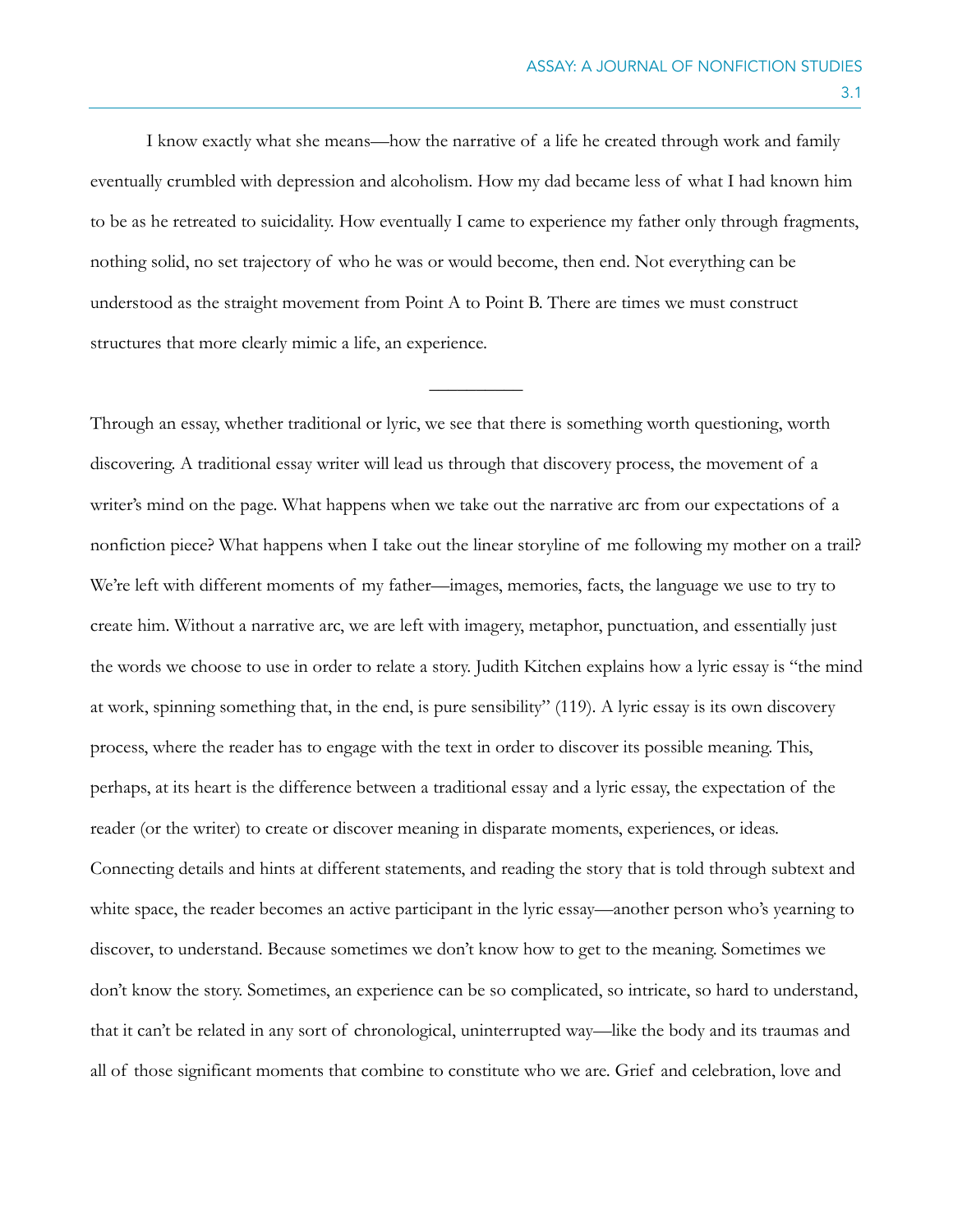hate, injury and healing. And more. Sometimes, we have to learn how to create our own narrative arcs by piecing together the fragments of our lives.

"Your father never wanted any children."

Then, later, on a different run: "I was his second wife."

Then: "He loved you, but wished you were a boy."

 These are the things my mother tells me during our hikes. They're all a moment, a fact, a statement that jolts my curiosity, catches my interest, makes me want to follow the jumps of my mother's memory of him, her mind at work.

 $\overline{\phantom{a}}$ 

In the lyric essay, there are two minds at work—the writer's and the reader's. The reading experience Eula Biss creates with her essay "The Pain Scale," reflects how she conceives of her body and invites the reader to reflect on her own conceptions of the body. Opening statements about religion and numbers jump around each other—frog on a lily pad-like. Biss immediately challenges the reader to traverse her narrative not with any sort of a continuous map of a story, but through making her own map in the white space between statements and moments. The reading experience is wholly an associative process, filling in the holes, making the connections, and eventually understanding Biss's relationship with her body. Since her body is in pain and feels fractured, the lyrically segmented structure of "The Pain Scale" is a natural reflection of her experience, her body's language.

Both the topics and leaps Biss makes are paced and intentional, which creates a different sort of guiding practice. Biss uses juxtaposition, comparisons, and a combination of science and personal story in order to look at her experience of chronic pain—a fixed point in her life. The fragmented relationship she has with her body is reflected in the way in which she tells her body's story: "Although the distance between one and two is infinite, it contains infinite fractions. This could be said of the distance between my mind and my body. My one and my two. My whole and its parts" (9). In other words, rather than a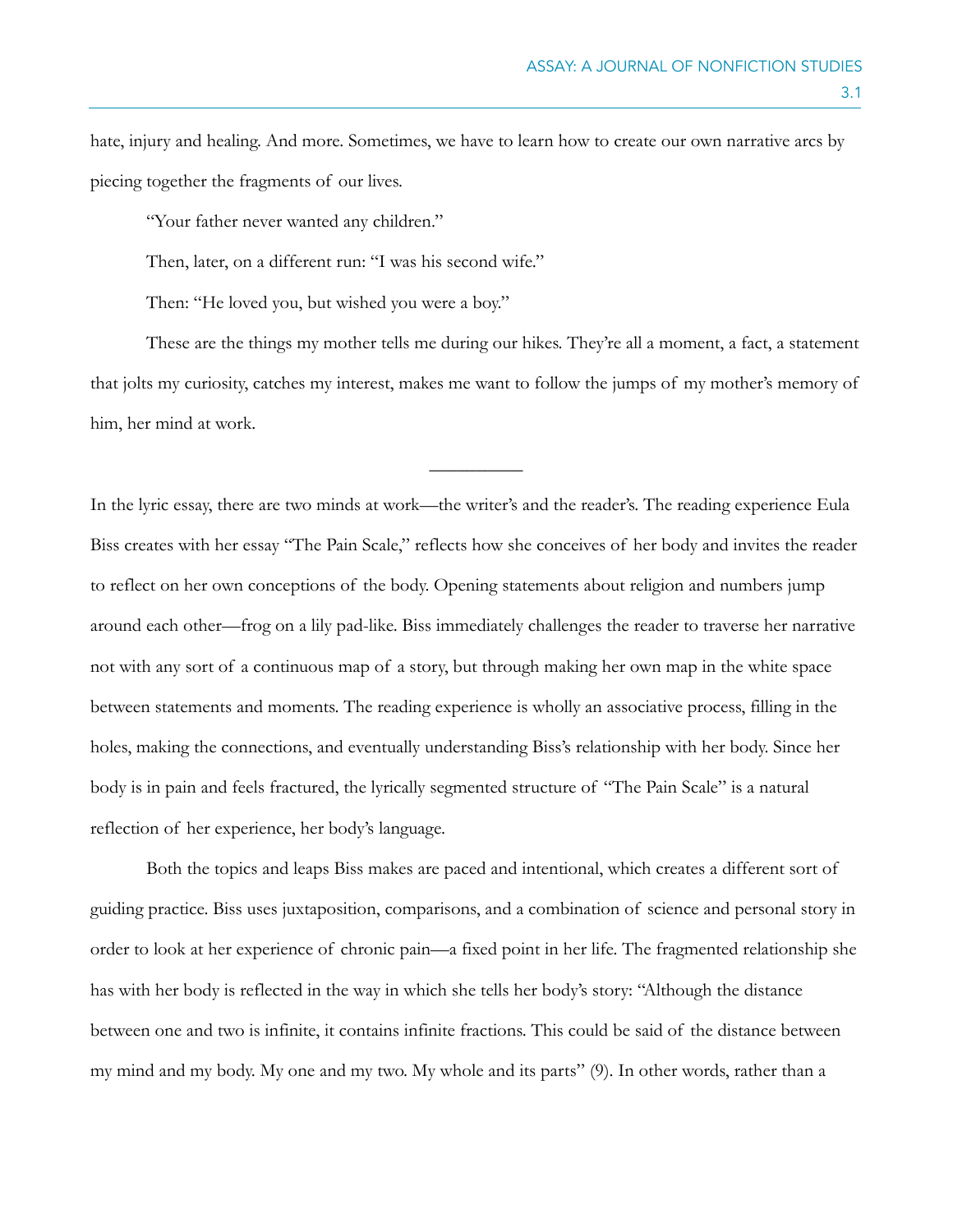progressive narrative of Biss's experience with pain—like Miller's experience of body language—what she offers the reader in this lyric essay is a framework with which both she and her reader can try to figure out (together?) a narrative of pain.

Throughout "The Pain Scale," Biss discovers the structure of her body's story. "Suffering is the story we tell ourselves of our pain," she writes (22). Quoting James Chase here, she understands how to use this quote and then apply it as a way to explain what it feels like to live in a fractured body. Biss hasn't discovered the meaning of why we live with pain, but she has found a way to question how it is that we try to rate and compare it. She has created her collage of chronic pain through making the reader question and draw her own connections between each juxtaposition, to create "story" out of disparate ideas, emotions, thoughts, and experiences.

 Where a more traditionally-structured essay may start out with a paragraph that introduces the reader to the characters, narrator, and setting, or provide any other important information about the context of the essay, a lyric essay tends to open with a fact or a statement that jolts the reader's curiosity and interest. Obviously these methods are not universally true. But when we compare how Miller begins her essay about the body to how Biss opens her story of corporeality, what we see is that the narrative structure and strategy that each author is going to use is laid out in their opening sentences.

 Miller: "For a brief time, when I was in college at Berkeley, *Body Language* was all the rage." Time, place, character, and possibly even theme or concept are set up in this opening sentence.

 Biss: "The concept of Christ is considerably older than the concept of zero." Interesting statement. Now what?

 This: Biss continues as she curiously goes from Christ to zero in her essay, then touches on Dante's *Inferno* and later the Beaufort scale, and through this all is a running (though fragmented) narrative of Biss's experience with chronic pain. Here is a body that doesn't understand itself, that offers no certainty of a painless future. And here is an essay that challenges the reader to understand it, to make the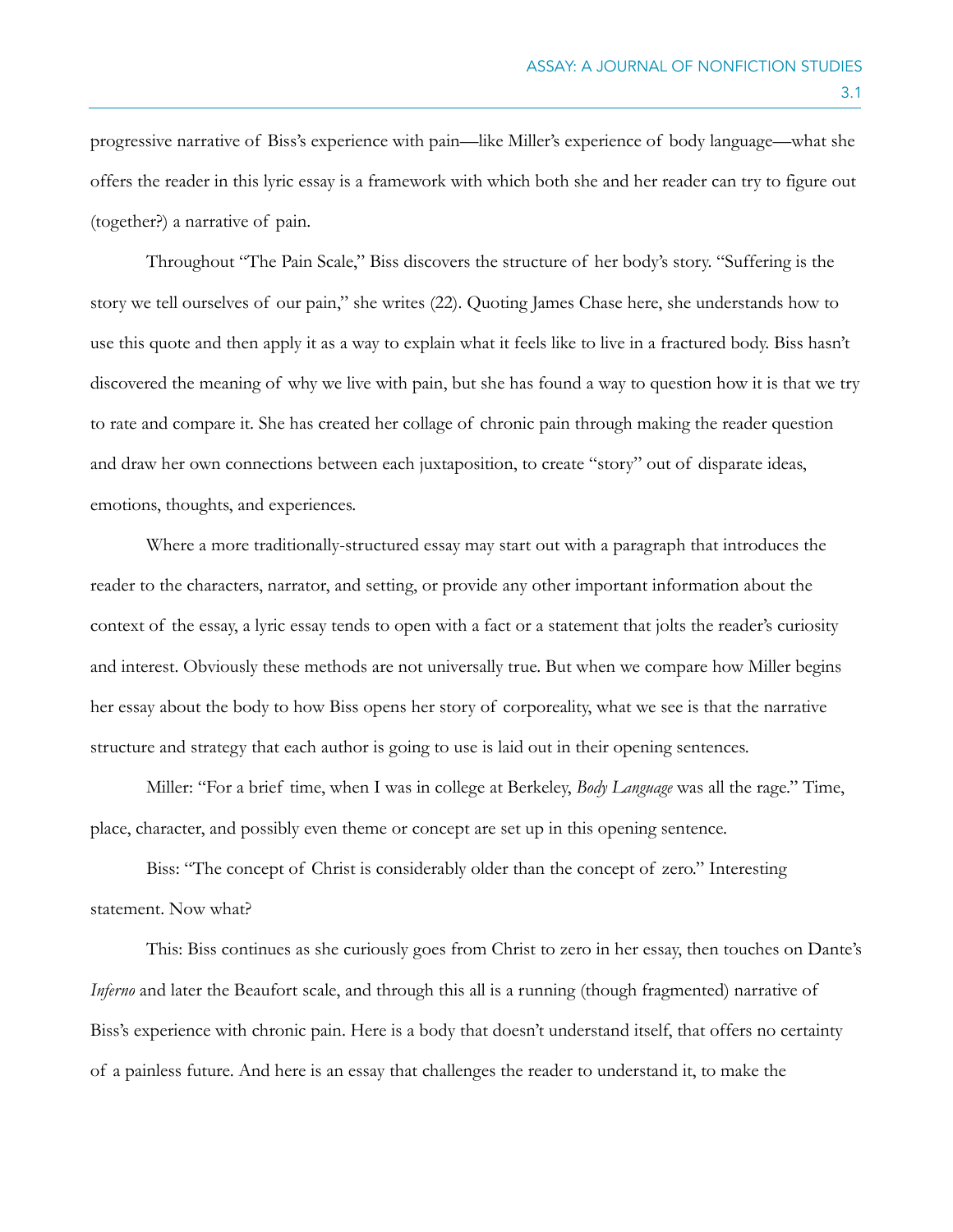connections in order to create some sort of ending—which is uncertain. Biss drops hints, not fully blazes the trail of a narrative like Miller. It isn't until the seventh paragraph in "The Pain Scale," for instance, that the religion/number statements and narrator come together. After stating different concepts and relations to zero, Biss admits: "I'm not a mathematician. I'm sitting in a hospital trying to measure my pain on a scale from zero to ten. For this purpose, I need a zero. A scale of any sort needs a fixed point" (5). From this, the reader now has a fixed point. Biss is intellectually dissecting the concept of zero in order to tell one of her life's narratives—a body in chronic pain.

 For the duration of the essay, all the way to the very last sentence, zero is a constant referential that reverberates through each page. Even though there are numerous sections in which the number zero is not discussed, the concept of Biss's zero remains a constant. Her wonderings about and issues with zero are perhaps the fixed point of her essay. Sprawling out (though in a contained way) from zero are a number of continuously re-visited themes. But like zero, not every reference is made on every page. Biss introduces the Beaufort scale on page ten, but then doesn't return to it again until seven pages later. Christ, too, fades away, though Biss uses Dante as a way to continue to look at what's whole and measurable, and what's fragmented and unacceptable. The reader, at times, has to be patient as she moves through the essay, having to wait for Biss to reveal a connection between one point and another. White space doesn't distract or disrupts, but creates.

Reading a lyric essay creates a similar feeling—that one must trust in the narrator and believe something will come from all of this. Why, for instance, would Biss bring in the Beaufort scale, only to not mention it again for seven pages? As we reach the end of "The Pain Scale," though, we discover a connection that deepens our understanding of Biss's relationship to her body. After explaining some of the research she found on people who commit suicide because of their chronic pain, Biss ends with "The description of hurricane force winds on the Beaufort scale is simply, 'devastation occurs.' Bringing us, of course, back to zero" (25).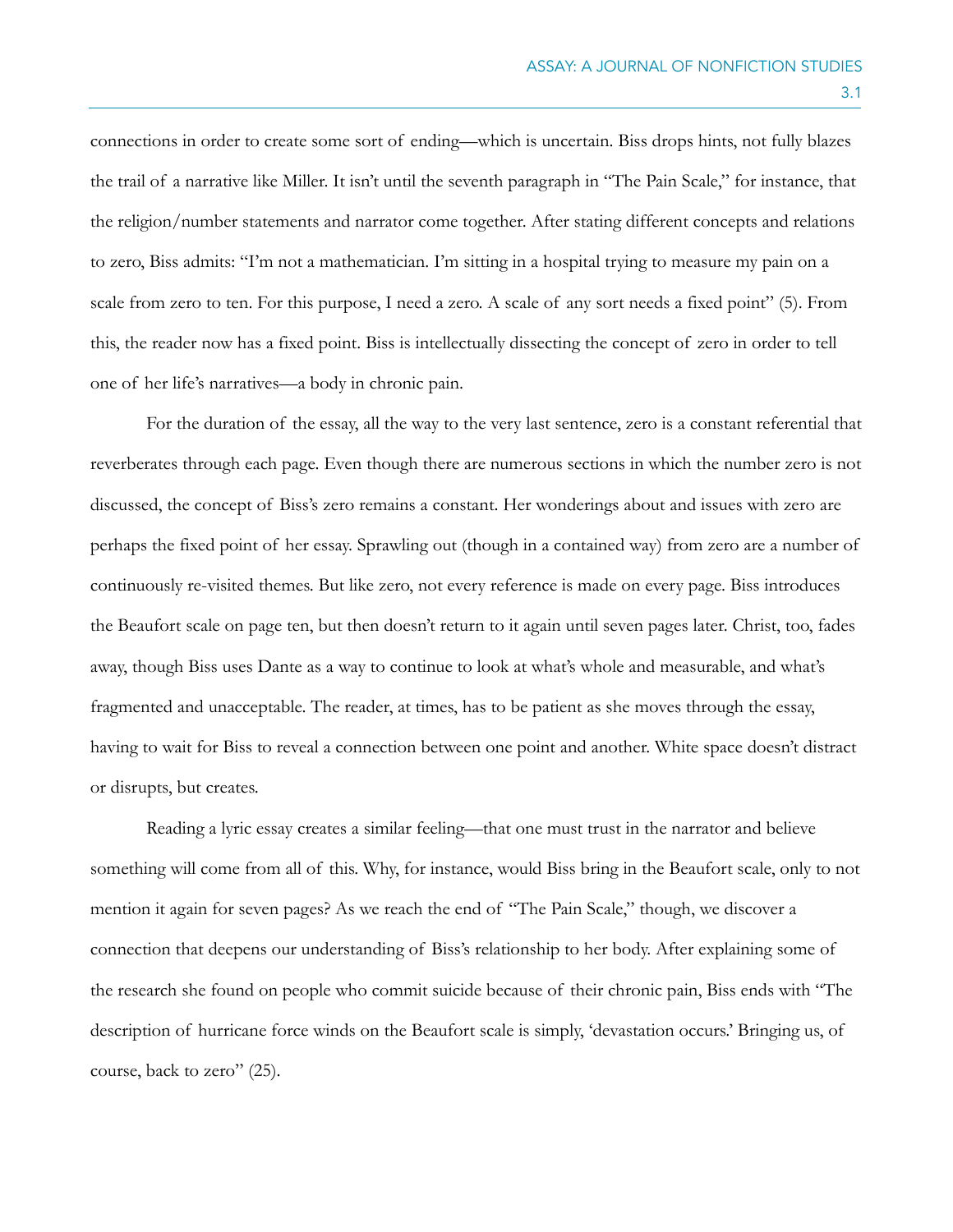With a lyric essay like "The Pain Scale," the reader's relationship with the text is that she is discovering its meaning. Biss knows the story she wants to tell, but she doesn't give the narrative arc to the reader like Miller does. Instead, Biss tells the story of her body in pain through a fractured and segmented form. As is true with "Body Language," here, content creates form. And form creates the reader's experience of the story, which, in turn, continues to create all of the different meanings and understandings of the content. Like Biss's opening and closing sentences where the concept of zero is first constructed and then re-constructed at the end, content and form circle around and back to one another.

 $\overline{\phantom{a}}$ 

There are times when I have had to follow my mother for seven miles' worth of memories in order to arrive at her point, or at least an association between various statements. When my mother talks about Valentine's Day right after she has finished a story about how my father used to come home drunk all the time when I was a kid, I'm curious as to what the connection is between these two apparently disparate thoughts. To arrive at an understanding, I trail my mother, trust that the bits of her stories will create a mosaic of my father. I'm rewarded for my patience as she eventually makes for me the connection between a Hallmark holiday and an addiction:

"When you were five, your father was too drunk to remember where he hid your Valentine's Day present, so he rushed to the Walgreens to buy some stuffed animal."

My mother tells me my father might have been abused when he was a kid—a story we won't ever know the truth to, though I will always wonder if his depression and alcoholism were caused by how his body held within it the emotional and physical memories of a traumatic past. A few steep hills later, we're now remembering, both of us, the time he fell in the pool in our backyard while he was trying to clean it. We then discuss his mental illness. The alcoholism, too. His numerous suicide attempts. I trust that one day these bits will lead me somewhere—hopefully to an understanding of my father.

To my own story of who he was.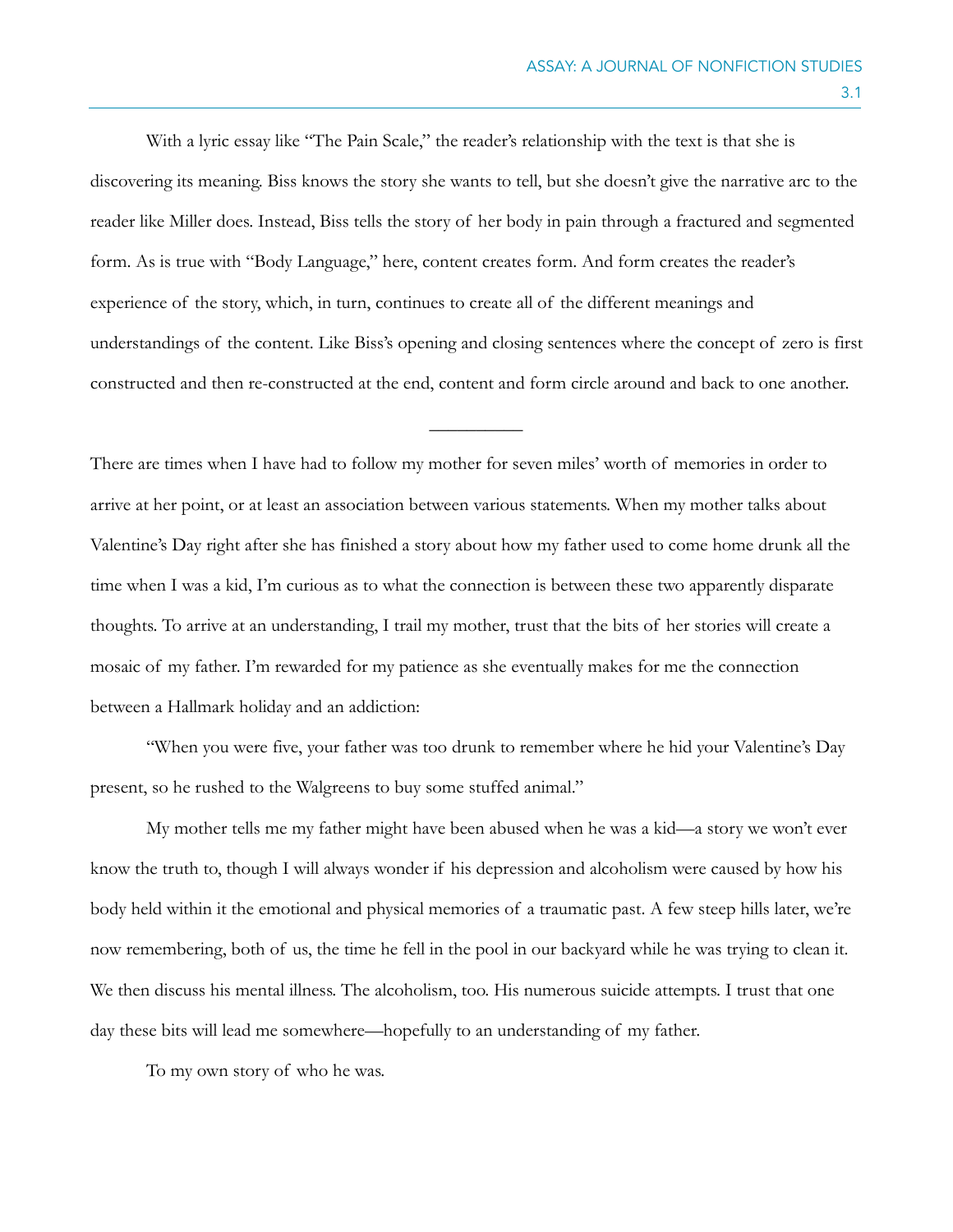To the story of who I am as a result of him.

Ahead of me, my mother slows down to march up one of the last hills near the end of this trail, and mentions how she thinks my father's doctor changed the cause of death on his death certificate because he felt guilty. I am confused by this statement and ask her, "If it wasn't heart failure, then what did Dad die of?"

"Wait, you don't know?"

"Know what?"

"Chelsey, do you really think that someone who has been drinking alone for three days straight and died of a 0.46 blood-alcohol level wasn't thinking about suicide?"

The steep grade of the incline makes it hard to breathe. We continue our climb in silence.

 $\overline{\phantom{a}}$ 

Like the space our breathing provides, white space in a lyric essay also gives the reader time to think, digest, and prepare to make another jump—a technique that creates reader-involvement in a lyric essay that a traditionally structured essay doesn't provide. In a fragmented essay such as "The Pain Scale," the reader has to do some work in order to create the narrative Biss is gesturing towards. In the first section, for instance, Biss jumps from Christ to zero to math to temperature to Dante then back to temperature and ends on the image of slitting a chicken's neck, all the while weaving in a scene of her at the hospital and being asked to rate her pain on a scale of zero to ten. It's the reader's job, then, to figure out what a chicken hanging upside down about to get its neck slit has to do with the concept of zero—*and* what that has to do with Biss's pain. The reader has to do some work to understand the essay, and therefore she also must draw her own conclusions.

 In his essay, "On Fragmentation," Steve Fellner complicates this concept as he challenges writers' assumptions about narrative and understanding: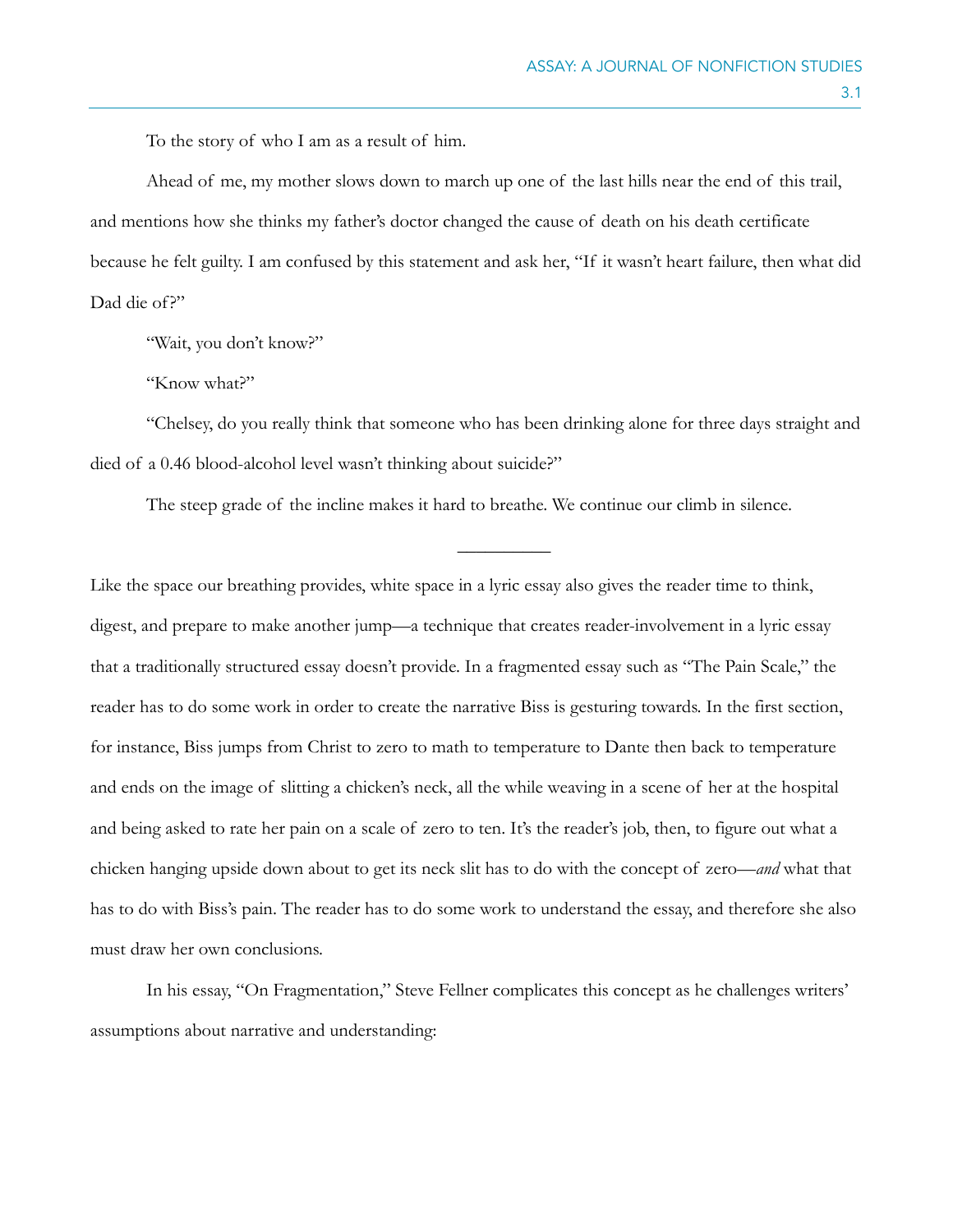It seems that more and more people are structuring their essays into piecemeal sections. Little bits. Sometimes enumerated, sometimes not. Sometimes titled, sometimes not. When you ask them why they structured the essay the way they did, they'll say something like, "I want the reader to draw their own conclusions." Which always sounds like a cop-out. Isn't that why you became a writer in the first place? To draw someone else's conclusions for them in an artful, honest way? (Fellner 176)

The lyric essay has become a language of space. Through pauses and section breaks, through sentence structure and asterisks and the visual look of the essay on the page, the lyric form does, indeed, challenge the reader to draw her own conclusions. Though this is true for the traditional narrative essay as well. Yes, in a linear structure the narrator is leading the reader towards a conclusion. The essayist knows the story she is telling, and tells it fully in order to ensure that the reader understands what it is she wants to say. But a linear narrative doesn't guarantee that the reader will draw the same conclusions the writer intended. The reader will know the whole story, for sure, but knowing all of the details doesn't mean drawing the same conclusions. What one reader takes away from an essay will invariably differ from another reader.

 Fellner argues that the writer's desire to write is to present something to the reader in order for the reader to gain understanding. But, as is true for a linear narrative, the writer can't ever control how the reader understands the story. The traditional narrative assumes that she does, but the lyric essay isn't trying to force an understanding on the reader. Rather, the lyric essay presents questions and possibilities. From this, the purpose of the lyric essay isn't the ending, but the journey to it. Fragments are the stepping stones that the author offers for consideration, then proceed towards more questions that more fragments present. White space is key to all of this.

 White space, in and of itself, is a type of language—and is perhaps a language that most clearly reflects body language. It is through the pauses and juxtapositions, through the sentence structure and punctuation that the lyric essay can speak just as loud to the reader as the printed words. Similarly, the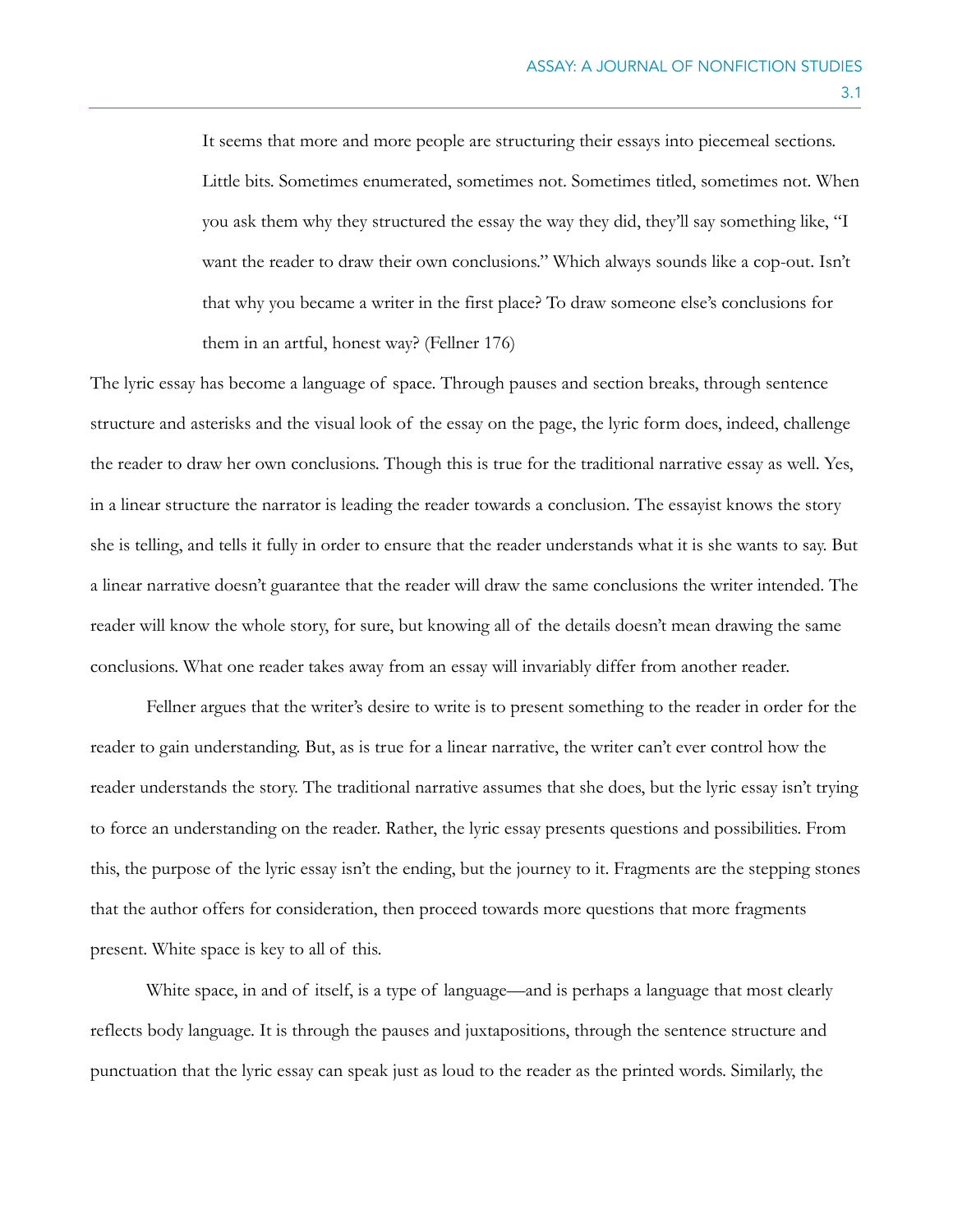body is heard not just through vocalization, but through those silent mechanisms of gestures and poses, movements and subtleties. In his comparison of segmented essays to triptych paintings, Robert Root states, "This is what the spaces say: arrange the viewing of the panels so that you see their relationships and juxtapositions rather than a unified unbroken whole."

 Our bodies, likewise, are read through the same aspects of viewing. The physicality of our relationships to the body, the juxtaposition of emotional and physical experience—all of this creates our disparate experiences of our bodies, those parts of us we don't necessarily understand, but know that they create us. This embodied knowledge ultimately informs how we structure our writing.

Root answers Fellner's question about why lyric essayists so often choose a fragmented form to tell our stories: "in the hope of achieving some better understanding of the actual through writing." The fragmented essay isn't about the end, but the process towards it (like life is more than about our deaths) what the reader is confronted with and how she reacts to it with her own engagement with the text. As he presents excellent points to explore this question and practice, ultimately Fellner, like Biss and her experience, is interested in how and if a fragmented thing can ever feel whole: "When you're writing an essay-in-fragments, should each fragment be a complete thing in and of itself " (179)? If we accept the challenge of really discovering narrative in segmented texts, then we allow the essay (and our experience of it) space to gesture towards more complexity.

"What is complexity but a lot of simple things strung together?" Fellner questions (177). And what is more complex than identity, a person's story—that intersection of experience (fragments of memory) and self (the story we tell of ourselves)? Miller reckons her body's past by understanding it in a different language. Biss felt fractured by her pain and created a narrative to reflect how she was torn about putting a number to it. But experience is more complicated than the duality of fragmentation or whole. We don't just have a narrative that we put to our stories or a collection of images that create who we are. Perhaps we can take form and content in an essay in a different direction. Allow for something new. What if we were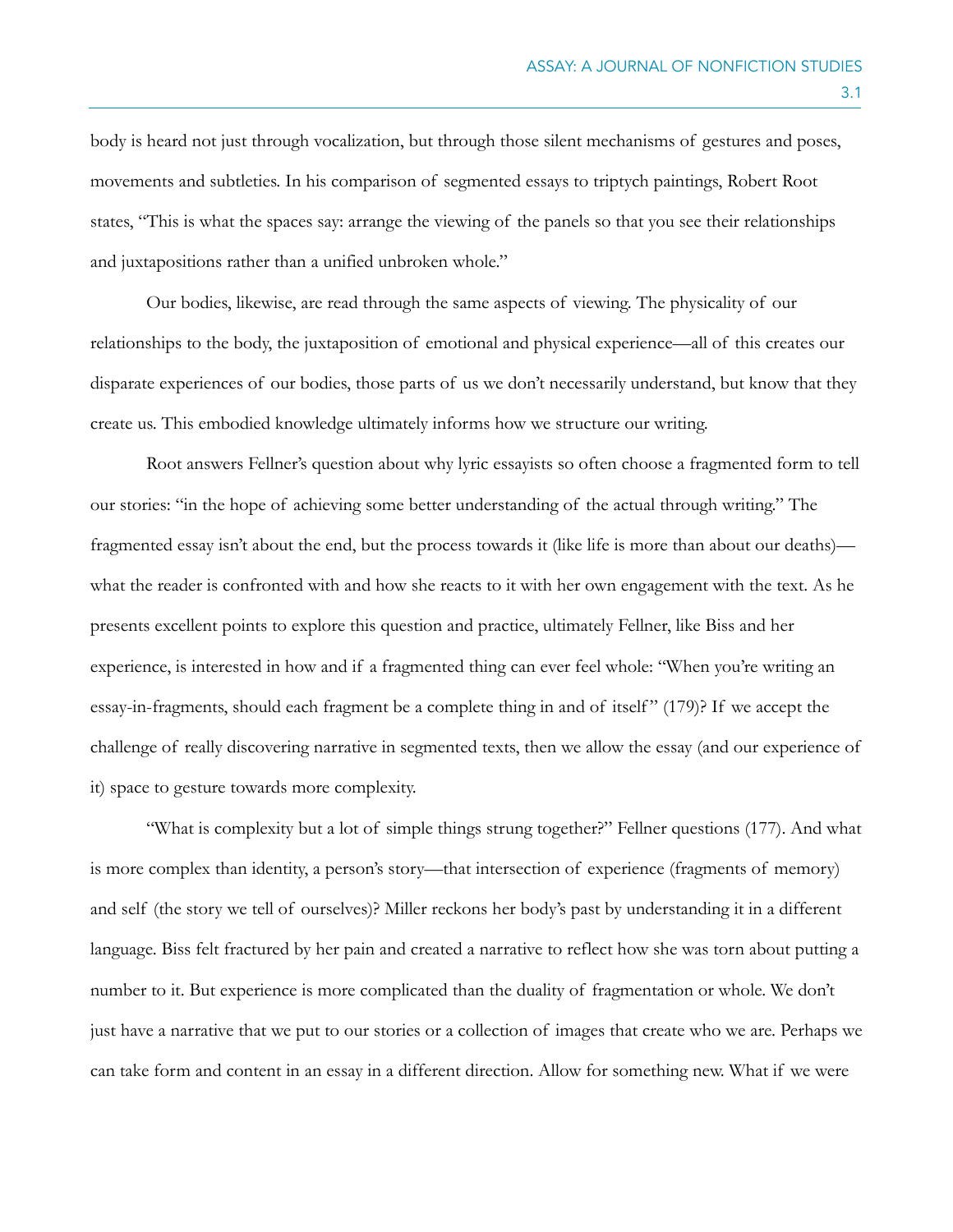to discover a place where not only do fragments create the whole, but where the whole—the linear narrative—is allowed to be experienced as fragmented? What about our stories would we discover if we allowed ourselves to understand our bodies as one whole narrative composed by many scenes of ourselves, or journeys on more than just one path? What if we took leaps beyond one cluster of stepping stones?

In the car now after our hike, our conversations of my father have stopped. My mother and I are tired. Out of breath. In the silence, a narrative forms. What I see is that the story of my father is all of these things. I know of my dad through my mom. Her story and his fragments combine to make a semblance of meaning, of being. It is both whole and filled with holes. The white space speaking to the continuous arc of our grief, understanding, eventual acceptance. This is not about a re-hashing of past pains and their complexities; it's about coming up with a new understanding; it's about me.

 $\overline{\phantom{a}}$ 

"It is not about you."

This quote is a line revisited many times in Marya Hornbacher's essay, "Strip." Although the phrase snowballs with complexity each time she uses it, the essay itself begins simply enough.

> My stage name was Caitlin. It was a name I liked, I liked it better than Sapphire or Starr or Mercedes. My backup name, for when they said, "Come on, tell me your real name. Tell me what your mama calls you. Come on," was Mary.

> "Mary?" they said, laughing. "Oh, that's fucking classic. *Mary?* Seriously? A stripper named Mary?"

Uh-huh, I said, and smiled.

No, you dumb fuck. Of course it's not.

Buy me a drink? I said, leaning over the table. And they did. (Hornbacher 71)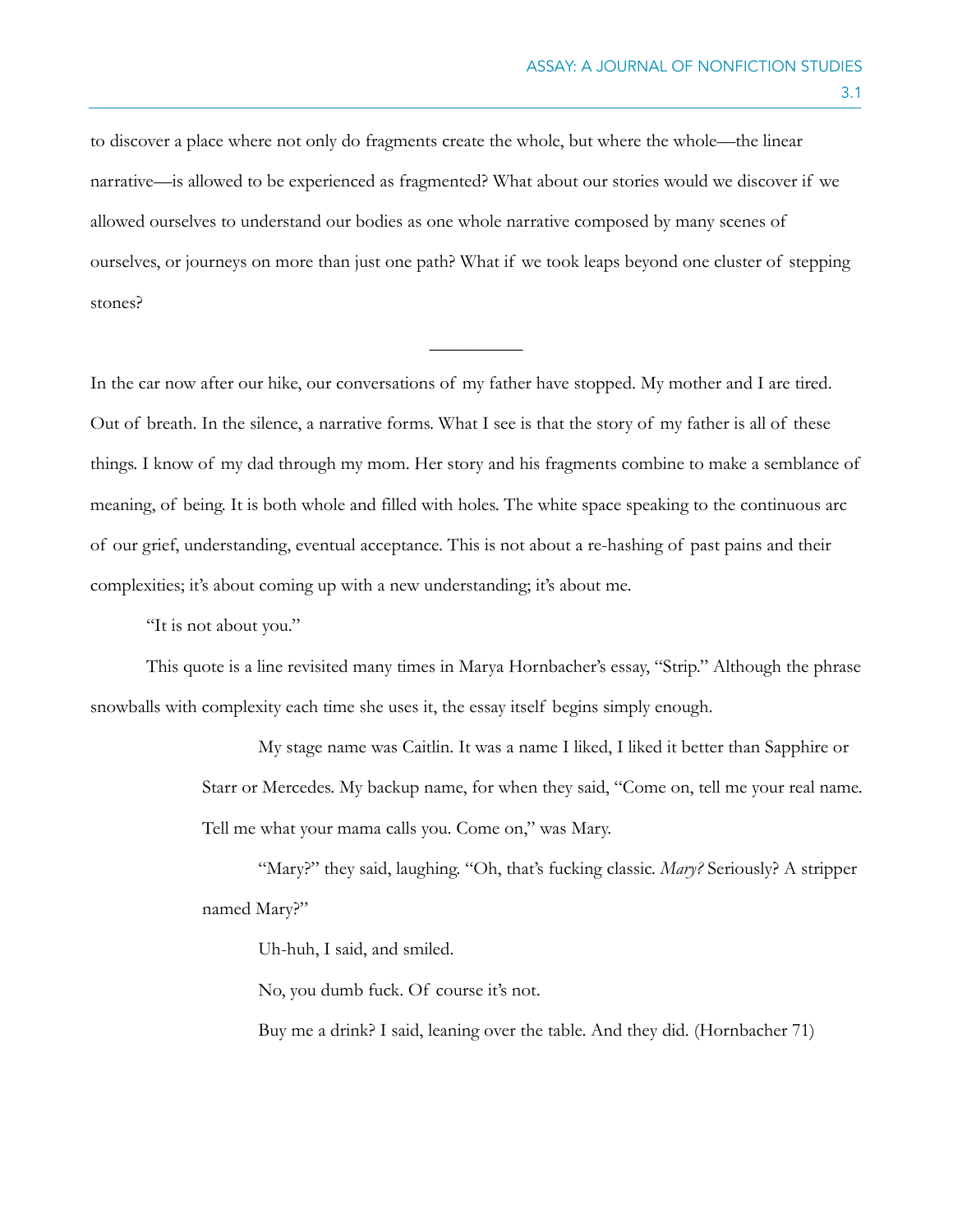From this first segment, we learn the narrator is a stripper with a strong, keen voice, and this essay will potentially be about the customer/stripper relationship, names/identity, or perhaps the general experience of what it's like to be a stripper. Similar to Miller's opening, we are immediately given an introduction to plot, character, and setting. The narrative arc has been established.

 But then Hornbacher gives us, sequentially, the following: a statement, a narrative, an extended metaphor, a Nietzsche reference, a philosophical theory, and then a concluding statement, all within one paragraph. These leaps in thought and theory challenge the reader to begin making connections. More than just fragments trying to make a whole, though, Hornbacher's linear and fragmented moments work together to push towards an experience of the body.

Similar to "The Pain Scale," Hornbacher also has a concept/short phrase that steadily beats throughout the essay from beginning to end. Biss has her zero, and Hornbacher has her variations on "this is not about you." Biss brings in Dante's *Inferno* to tangentially look at pain via the concept of hell, as Hornbacher integrates sections of TS Eliot's "The Love Song of J. Alfred Prufrock" to engage with the concept of self/other.

 One of the ways in which she engages with this duality, is to include moments of comparisons throughout "Strip." Predominately, she uses negative theory (defining what something is by what it is not). Within a few pages, Hornbacher establishes what this essay will be about by stating the opposite, "Here is what this essay is not about" (72). She lists: "The sexually and physically empowering qualities of stripping. Strippers as regular gals. Strippers as proto- post- or anti-feminists. Why strippers should be called dancers…. It is not about the green-and-pink concrete strip club called Déjà Vu at the north edge of Minneapolis…. It is not about your intimate knowledge of the brands and shades of face makeup that can be used to cover the tracks on your arm" (72).

 This isn't the only instance of negative theory in the essay. In fact, throughout Hornbacher's construction of a narrative arc, she repeatedly uses variations of that one truncated thought: "This is not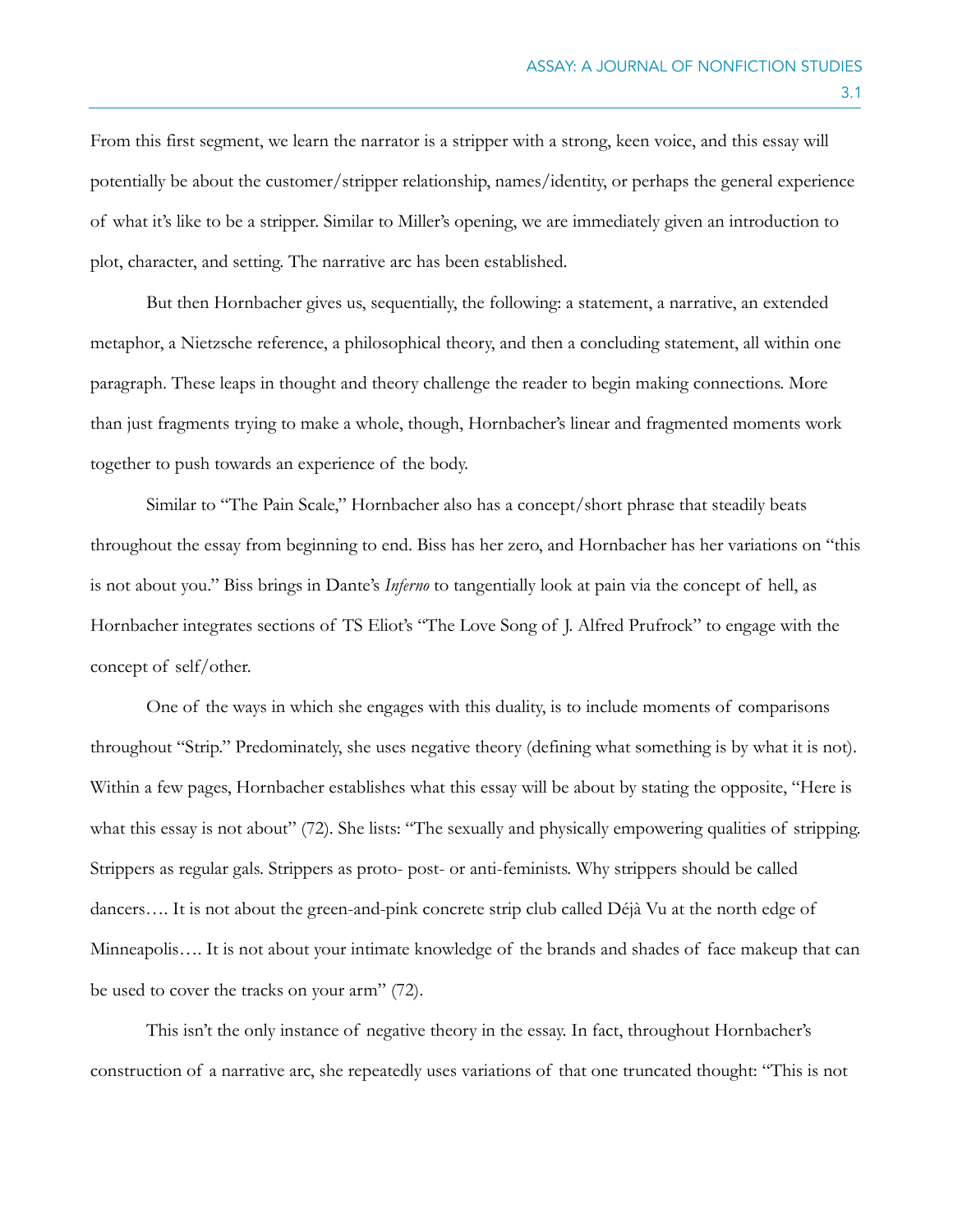about you." Throughout "Strip," Hornbacher creates an extended and shifting sort off litany with this phrase in order to convey her thoughts on the female body and the concept of self/other. Appearing in a number of segments, Hornbacher claims, "It is not about you," (73), "But this is not about you" (75), "This is not about you" (79), and "This was never about you" (84). In this last example, she is referring to her own position and role within the actual essay. How she could never be the subject of her own essay, because she (and, ultimately, her body) is one of the strippers in it—the Other. This was never about her.

All of these sideways steps into story, the ways in which Hornbacher approaches the narrative from many different angles and voices, how she wrestles with what the main story of her essay might actually be ("this was never about you"), the different fields of thought and literature referenced in small segments make it reasonable—if not easy—to call "Strip," a lyric and segmented essay. Like other fragmented texts, Hornbacher's segments construct the whole. But where Biss's "The Pain Scale" is successful because of the way the author is able to get the segments to speak to one another through juxtaposition and metaphor, Hornbacher's segments steadily grow *with* one another in order to create a narrative on the fractured aspects of embodied identity. She does all of this through fragments of thought —philosophy mixed with metaphor mixed with culture mixed with negative theory—woven in with a narrative thread of an actual scene. The fragments, then, create a progression of meaning as they build up around the linear narrative. The reader is learning *about* Hornbacher (the linear narrative of the plot line), while also discovering *with* her the concept of identity (the segments of philosophy and theory). Through this, Hornbacher establishes the story of her female form as both a linear and fragmented narrative. This concept gains momentum through each fragment, adding layers of complexity to the fact of a naked female body. She clothes the holes. Makes them whole. This essay was never about stripping.

 Through the ways that Hornbacher creates a larger theme of body and identity, "Strip" could be considered a traditional essay because of the ways in which the tension progressively builds, though it could also be considered a lyric essay because of the unconventional structure and the variety of fields of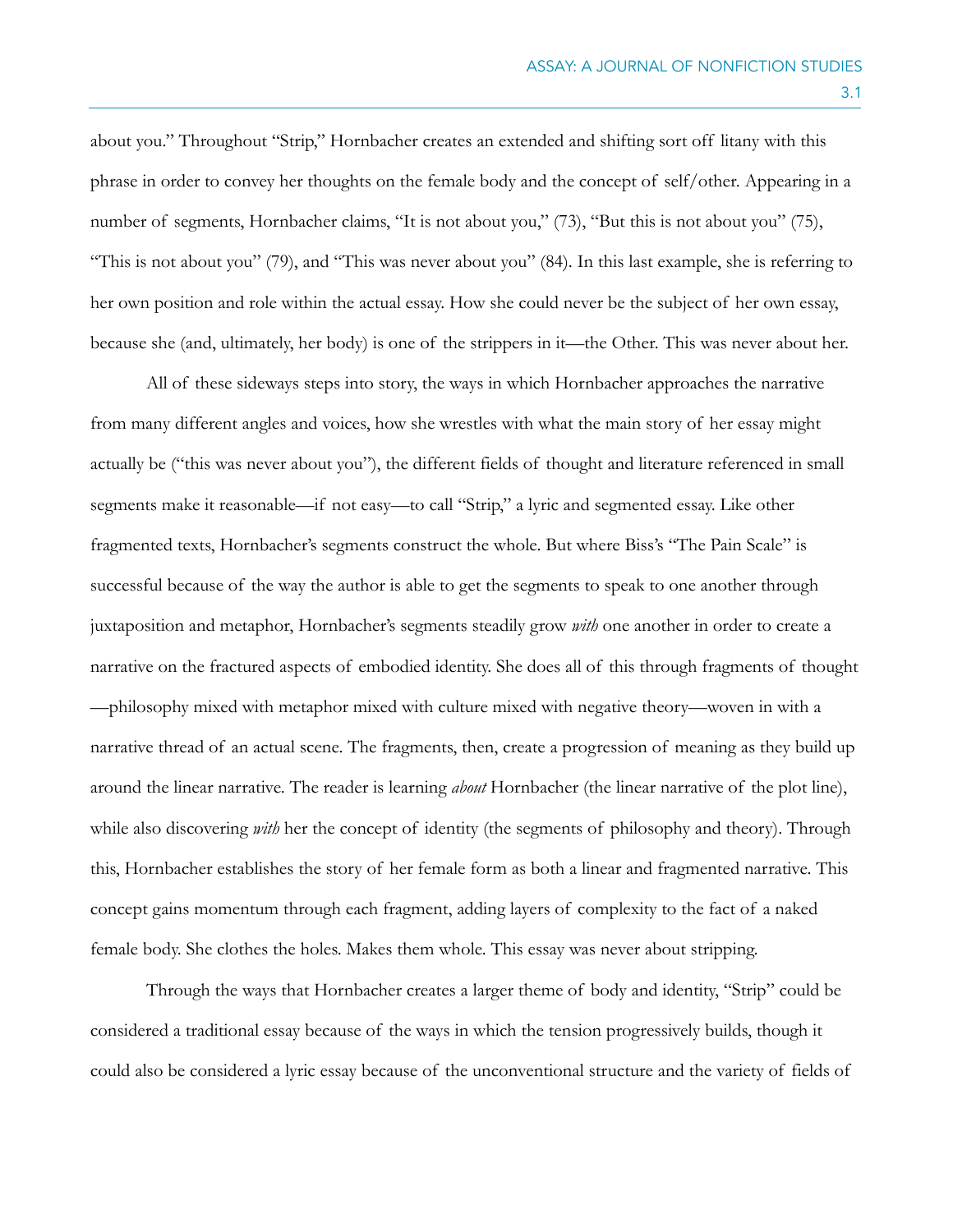thought and concepts that Hornbacher weaves throughout it. We discover identity *with* Hornbacher (lyric) as we learn *about* her experiences (linear). So which is it?

Perhaps we need a new name for this type of essay—one in which the topic demands *both* a traditional and segmented narrative form.

The (w)hole essay?

"(W)hole," as in how I've created a new narrative for my father. He is no longer completely fragmented in my mind, and yet he is also more complex than the birth-to-death chronology of his life. His story is cumulative—having to do with the recognizable trail: his history of mental illness and addiction—and also fragmented; having to do with the chaotic and disparate ways in which I understood him. Bringing these two structures of my father's story together to create a whole narrative of who he was, his identity, and how I identify him as my father. My identity in relation to him—fatherless. My whole identity is perhaps based on the fact that there is a father-shaped hole in my life.

There's poetry in our pauses, our considerations. But there's also the language and narrative qualities of how my mother and I progressed through discovering the meaning of my father. These are the elements of life, the lyric space of living.

 I understand my father's story differently now. More than just creating his meaning from the flashes of past father experiences, my thoughts on my dad are now constructed with the narrative arc of the hikes I take with my mother. There's a type of combination here. A culmination. Her stories and moments of memories colliding, merging, creating, birthing a new narrative of my father. It's a lyric narrative, one that is forever jumping around bits of memory, yet still progressing forward as I follow the trail towards meaning. Towards him.

Towards me.

This was never about him.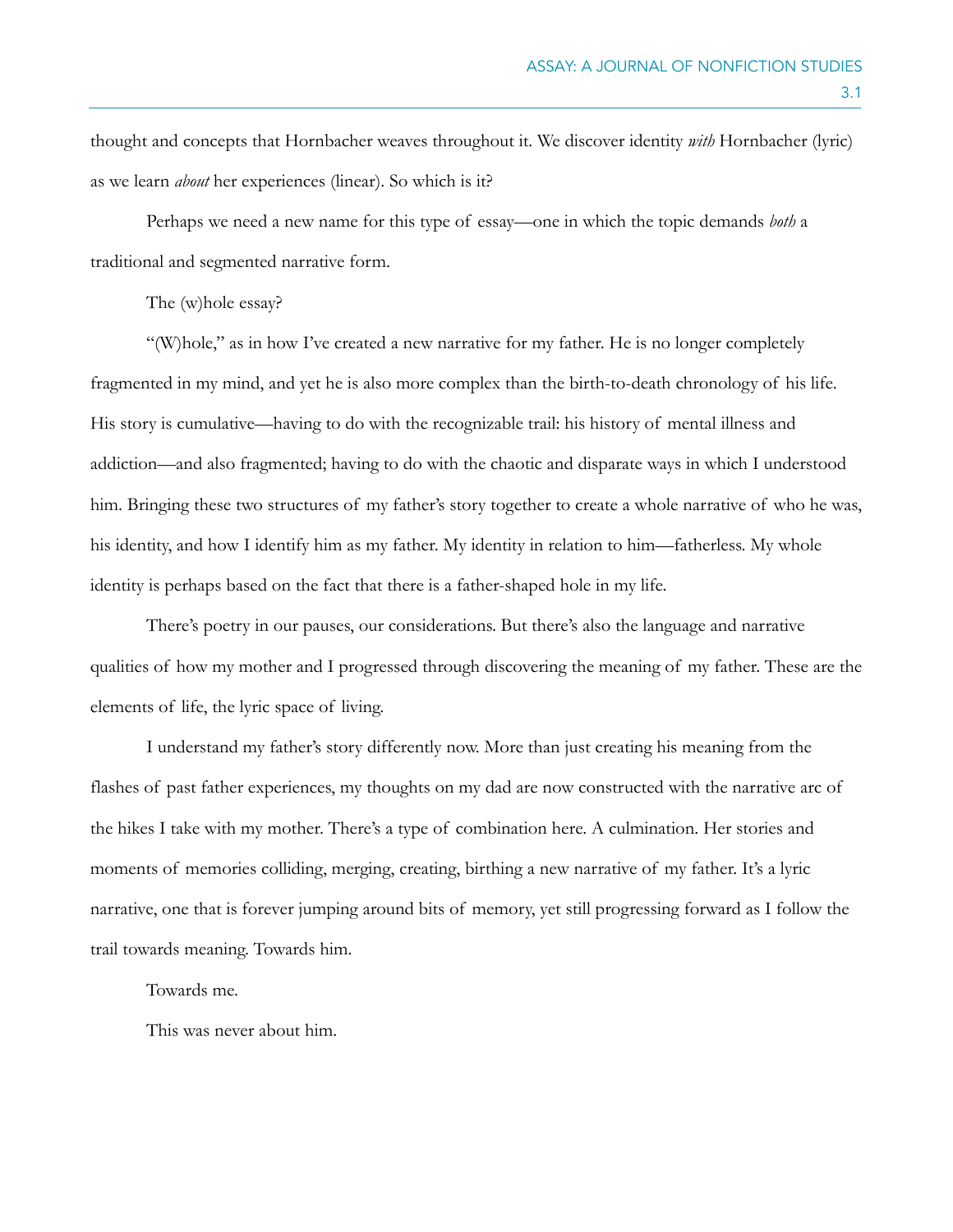3.1